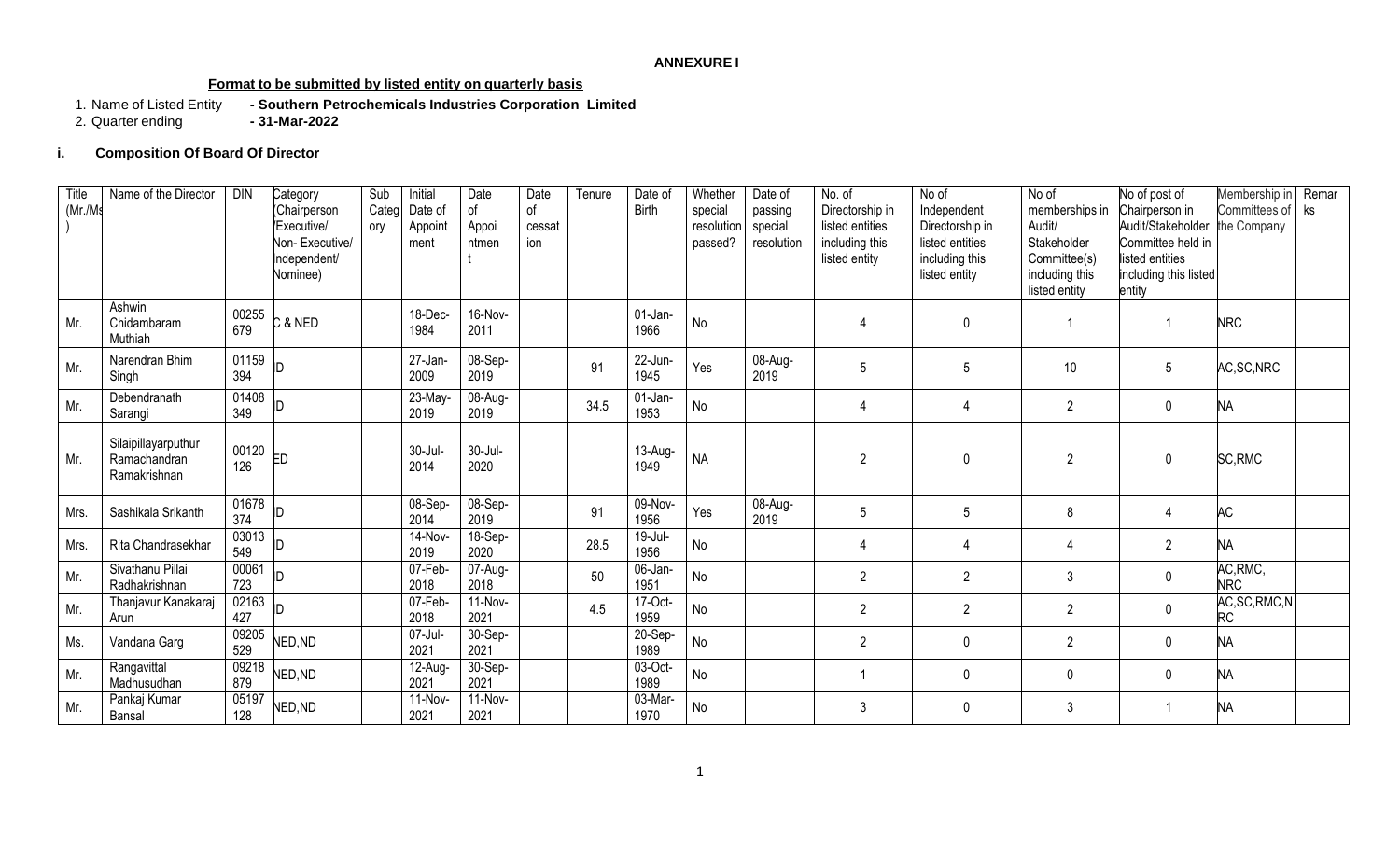| <b>Company Remarks</b> |     |
|------------------------|-----|
| Whether Permanent      | Yes |
| chairperson appointed  |     |
| Whether Chairperson is | No  |
| related to MD or CEO   |     |

# **ii. Composition of Committees**

## **a. Audit Committee**

| Sr. | Name of the Director | Category | Chairperson/Membership | Appointment   | Cessation |
|-----|----------------------|----------|------------------------|---------------|-----------|
| No. |                      |          |                        | Date          | Date      |
|     | THANJAVUR KANAKARAJ  | ID       | Member                 | 07-Feb-2018   |           |
|     | <b>ARUN</b>          |          |                        |               |           |
|     | SASHIKALA SRIKANTH   | ID       | Chairperson            | 06-Aug-2015   |           |
|     | SIVATHANU PILLAI     | ID       | Member                 | $01-Apr-2019$ |           |
|     | <b>RADHAKRISHNAN</b> |          |                        |               |           |
|     | NARENDRAN BHIM SINGH | ID       | Member                 | 27-Jan-2009   |           |

| Company Remarks          |     |
|--------------------------|-----|
| <b>Whether Permanent</b> | Yes |
| chairperson appointed    |     |

### **b. Stakeholders Relationship Committee**

| Sr. | Name of the Director       | Category | Chairperson/Membership | Appointment   | Cessation |
|-----|----------------------------|----------|------------------------|---------------|-----------|
| No. |                            |          |                        | Date          | Date      |
|     | THANJAVUR KANAKARAJ        | ID       | Member                 | $01-Apr-2019$ |           |
|     | <b>ARUN</b>                |          |                        |               |           |
| 2   | <b>SILAIPILLAYARPUTHUR</b> | ED.      | Member                 | $18$ -May-    |           |
|     | <b>RAMACHANDRAN</b>        |          |                        | 2017          |           |
|     | <b>RAMAKRISHNAN</b>        |          |                        |               |           |
|     | NARENDRAN BHIM SINGH       | ID       | Chairperson            | 27-Jan-2009   |           |

| $\overline{\phantom{a}}$<br>≺emarks<br>∶ompanv |     |
|------------------------------------------------|-----|
| Whether<br>Permanent                           | Yes |
| appointed<br>chairperson                       |     |

### **c. Risk Management Committee**

| Sr. | Name of the Director       | Category | Chairperson/Membership | Appointment   | Cessation |
|-----|----------------------------|----------|------------------------|---------------|-----------|
| No. |                            |          |                        | Date          | Date      |
|     | THANJAVUR KANAKARAJ        | ID       | Member                 | 07-Feb-2018   |           |
|     | <b>ARUN</b>                |          |                        |               |           |
| 2   | <b>SILAIPILLAYARPUTHUR</b> | ED.      | Member                 | $14-Nov-2014$ |           |
|     | <b>RAMACHANDRAN</b>        |          |                        |               |           |
|     | <b>RAMAKRISHNAN</b>        |          |                        |               |           |
| 3   | SIVATHANU PILLAI           | ID       | Chairperson            | $17-May-$     |           |
|     | <b>RADHAKRISHNAN</b>       |          |                        | 2018          |           |

| Company Remarks          |     |
|--------------------------|-----|
| <b>Whether Permanent</b> | Yes |
| chairperson appointed    |     |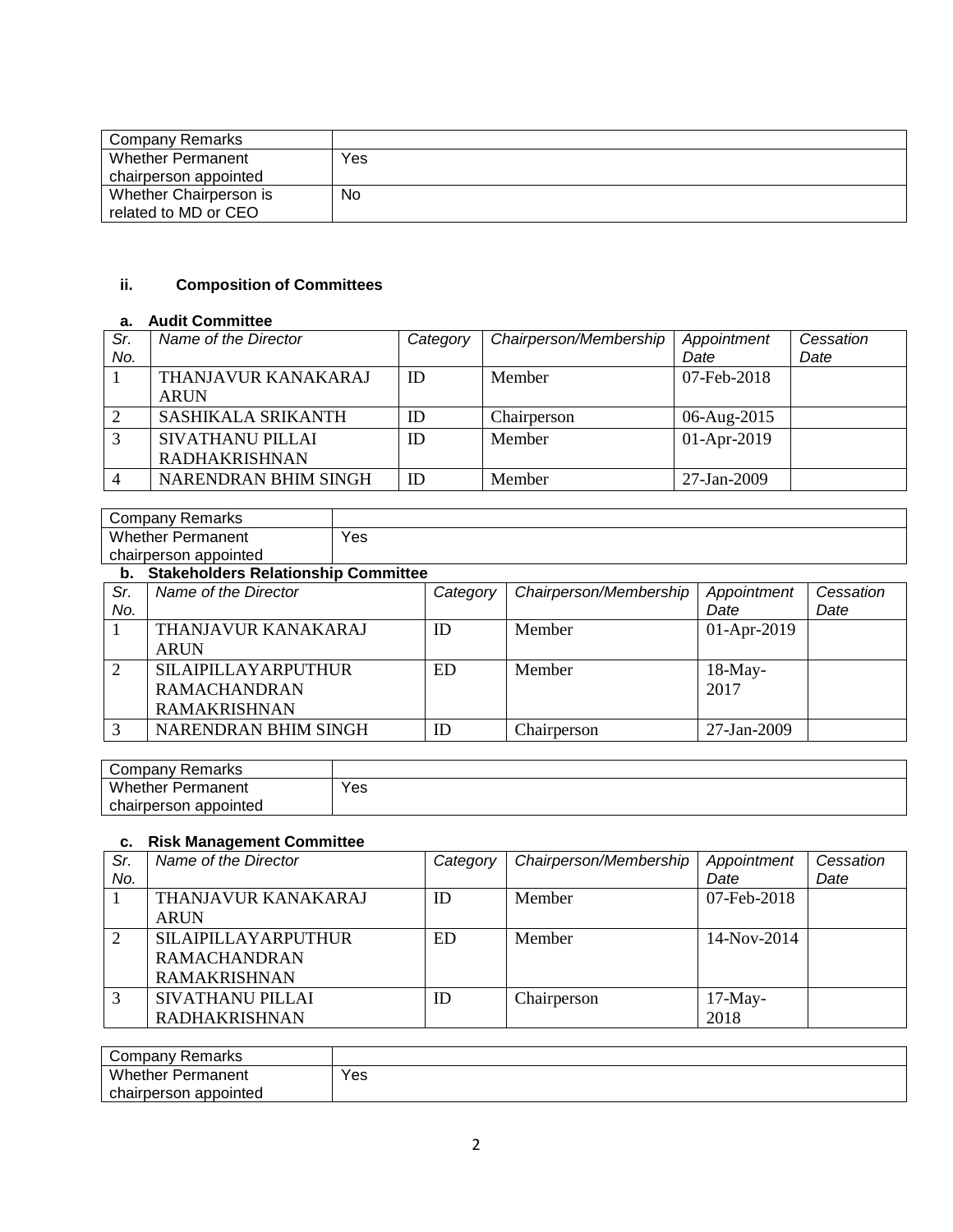## **d. Nomination and Remuneration Committee**

| Sr. | Name of the Director | Category   | Chairperson/Membership | Appointment   | Cessation   |
|-----|----------------------|------------|------------------------|---------------|-------------|
| No. |                      |            |                        | Date          | Date        |
|     | THANJAVUR KANAKARAJ  | ID         | Member                 | 30-Mar-2022   |             |
|     | <b>ARUN</b>          |            |                        |               |             |
| 2   | SIVATHANU PILLAI     | ID         | Member                 | $01-Apr-2019$ |             |
|     | <b>RADHAKRISHNAN</b> |            |                        |               |             |
| 3   | NARENDRAN BHIM SINGH | ID         | Chairperson            | 27-Jan-2004   |             |
|     | ASHWIN CHIDAMBARAM   | $C \&$     | Member                 | 28-May-2014   | 30-Mar-2022 |
|     | <b>MUTHIAH</b>       | <b>NED</b> |                        |               |             |

| Remarks<br>∵ompany ت     |     |
|--------------------------|-----|
| <b>Whether Permanent</b> | Yes |
| chairperson appointed    |     |

## iii. **Meeting of Board of Directors**

| Date(s) of Meeting<br>(if any) in the<br>previous quarter | Date(s) of Meeting<br>(if any) in the<br>relevant quarter | Whether<br>requirement of<br>Quorum met | Number of<br>Directors present | <b>Number of Independent</b><br><b>Directors present</b> |
|-----------------------------------------------------------|-----------------------------------------------------------|-----------------------------------------|--------------------------------|----------------------------------------------------------|
| 11-Nov-2021                                               | 14-Feb-2022                                               | <b>Yes</b>                              |                                |                                                          |
|                                                           | $30-Mar-2022$                                             | Yes                                     | 10                             |                                                          |

| Company Remarks               |    |
|-------------------------------|----|
| Maximum gap between any       | 94 |
| two consecutive (in number of |    |
| days)                         |    |

# iv. **Meeting of Committees**

| Name of the<br><b>Committee</b> | Date(s) of<br>meeting during<br>of the committee<br>in the previous<br>quarter | Date(s) of<br>meeting of the<br>committee in the<br>relevant quarter | Whether<br>requirement<br>of Quorum<br>met (Yes/No) | Number of<br><b>Directors</b><br>present | Number of<br>independent<br>directors<br>present |
|---------------------------------|--------------------------------------------------------------------------------|----------------------------------------------------------------------|-----------------------------------------------------|------------------------------------------|--------------------------------------------------|
| <b>Audit Committee</b>          | 11-Nov-2021                                                                    | 14-Feb-2022                                                          | Yes                                                 | 4                                        | $\overline{4}$                                   |
| <b>Audit Committee</b>          |                                                                                | 30-Mar-2022                                                          | Yes                                                 | 4                                        | $\overline{4}$                                   |
| <b>Risk Management</b>          | 19-Oct-2021                                                                    | 15-Mar-2022                                                          | Yes                                                 | 3                                        | $\overline{2}$                                   |
| Committee                       |                                                                                |                                                                      |                                                     |                                          |                                                  |
| <b>Stakeholders</b>             | 12-Nov-2021                                                                    | 09-Feb-2022                                                          | Yes                                                 | 3                                        | $\overline{2}$                                   |
| Relationship                    |                                                                                |                                                                      |                                                     |                                          |                                                  |
| Committee                       |                                                                                |                                                                      |                                                     |                                          |                                                  |
| <b>Stakeholders</b>             |                                                                                | 31-Mar-2022                                                          | Yes                                                 | 3                                        | $\overline{2}$                                   |
| Relationship                    |                                                                                |                                                                      |                                                     |                                          |                                                  |
| Committee                       |                                                                                |                                                                      |                                                     |                                          |                                                  |
| Nomination &                    |                                                                                | 31-Mar-2022                                                          | Yes                                                 | 3                                        | 3                                                |
| Remuneration                    |                                                                                |                                                                      |                                                     |                                          |                                                  |
| Committee                       |                                                                                |                                                                      |                                                     |                                          |                                                  |

| -<br>.<br>⊡arru<br>. ibdi iv<br>ັ               |    |
|-------------------------------------------------|----|
| Mε<br>an∖<br>าximum<br>petweer<br>uar<br>$\sim$ | 94 |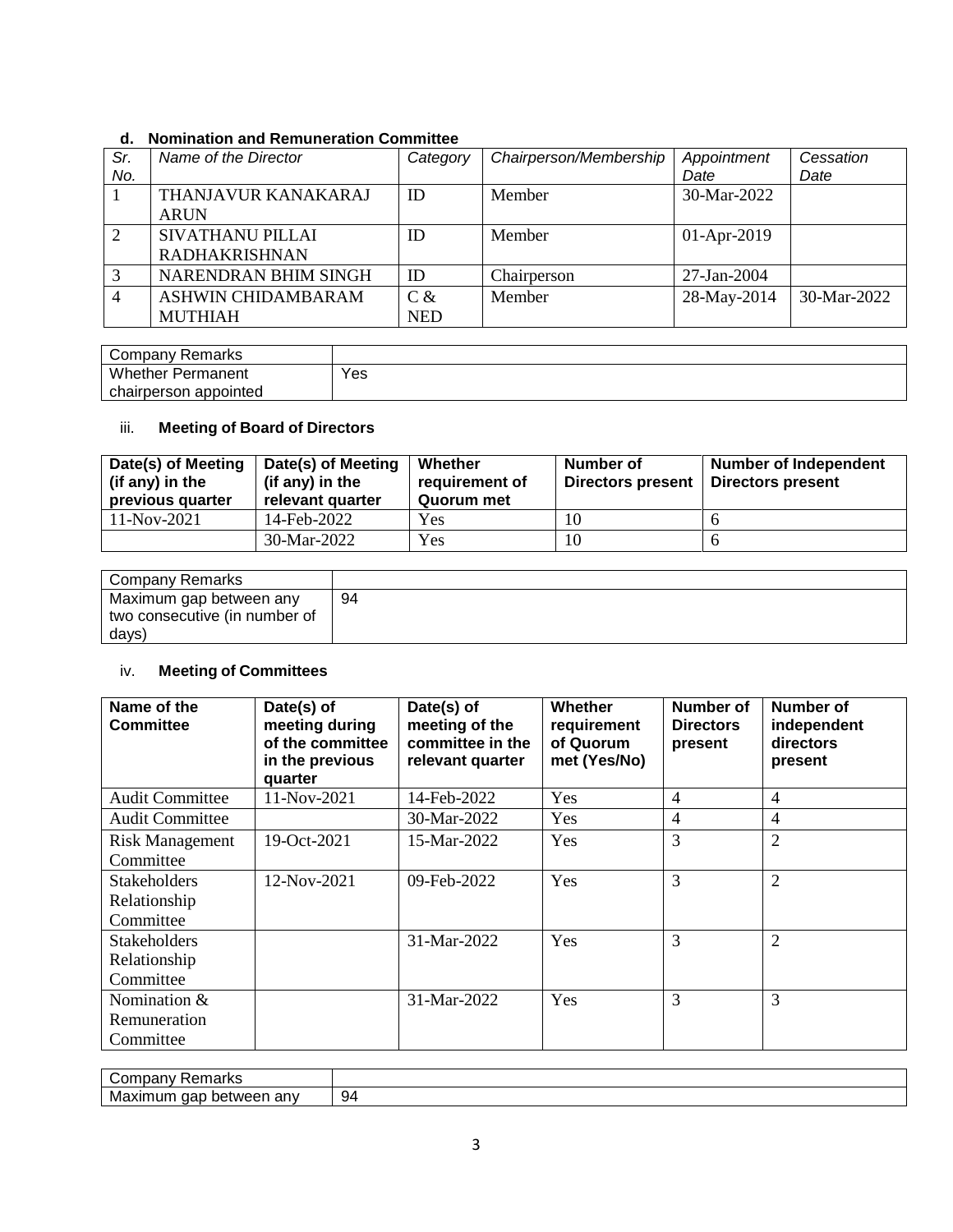| two consecutive (in number of |  |
|-------------------------------|--|
| days) [Only for Audit         |  |
| Committeel                    |  |

#### v. **Related Party Transactions**

| <b>Subject</b>                                                                                            | <b>Compliance status</b><br>(Yes/No/NA) | <b>Remark</b>                                                                                                                                                                                           |
|-----------------------------------------------------------------------------------------------------------|-----------------------------------------|---------------------------------------------------------------------------------------------------------------------------------------------------------------------------------------------------------|
| Whether prior approval of audit committee obtained                                                        | Yes                                     |                                                                                                                                                                                                         |
| Whether shareholder approval obtained for material RPT                                                    | No                                      | Approval of shareholders for<br><b>Material Related Party</b><br>Transactions entered into<br>during FY 2021-22 will be<br>obtained in the ensuing AGM<br>to be held during August /<br>September 2022. |
| Whether details of RPT entered into pursuant to omnibus<br>approval have been reviewed by Audit Committee | Yes                                     |                                                                                                                                                                                                         |

| Disclosure of notes on related  | <b>Not Applicable</b> |
|---------------------------------|-----------------------|
| party transactions and          |                       |
| Disclosure of notes of material |                       |
| related party transactions      |                       |

#### **VI. Affirmations**

- 1. The composition of Board of Directors is in terms of SEBI (Listing obligations and disclosure requirements) Regulations, 2015. - **Yes**
- 2. The composition of the following committees is in terms of SEBI(Listing obligations and disclosure requirements) Regulations, 2015
	- a. Audit Committee **Yes**
	- b. Nomination & remuneration committee **Yes**
	- c. Stakeholders relationship committee **Yes**
	- d. Risk management committee (applicable to the top 100 listed entities) **- Yes**
- 3. The committee members have been made aware of their powers, role and responsibilities as specified in SEBI (Listing obligations and disclosure requirements) Regulations, 2015. **- Yes**
- 4. The meetings of the board of directors and the above committees have been conducted in the manner as specified in SEBI (Listing obligations and disclosure requirements) Regulations, 2015.**- Yes**
- 5. a. This report and/or the report submitted in the previous quarter has been placed before Board of Directors. **- Yes**

b. Any comments/observations/advice of Board of Directors may be mentioned here:

| Name               | <b>M B Ganesh</b>                                 |
|--------------------|---------------------------------------------------|
| <b>Designation</b> | <b>Company Secretary &amp; Compliance Officer</b> |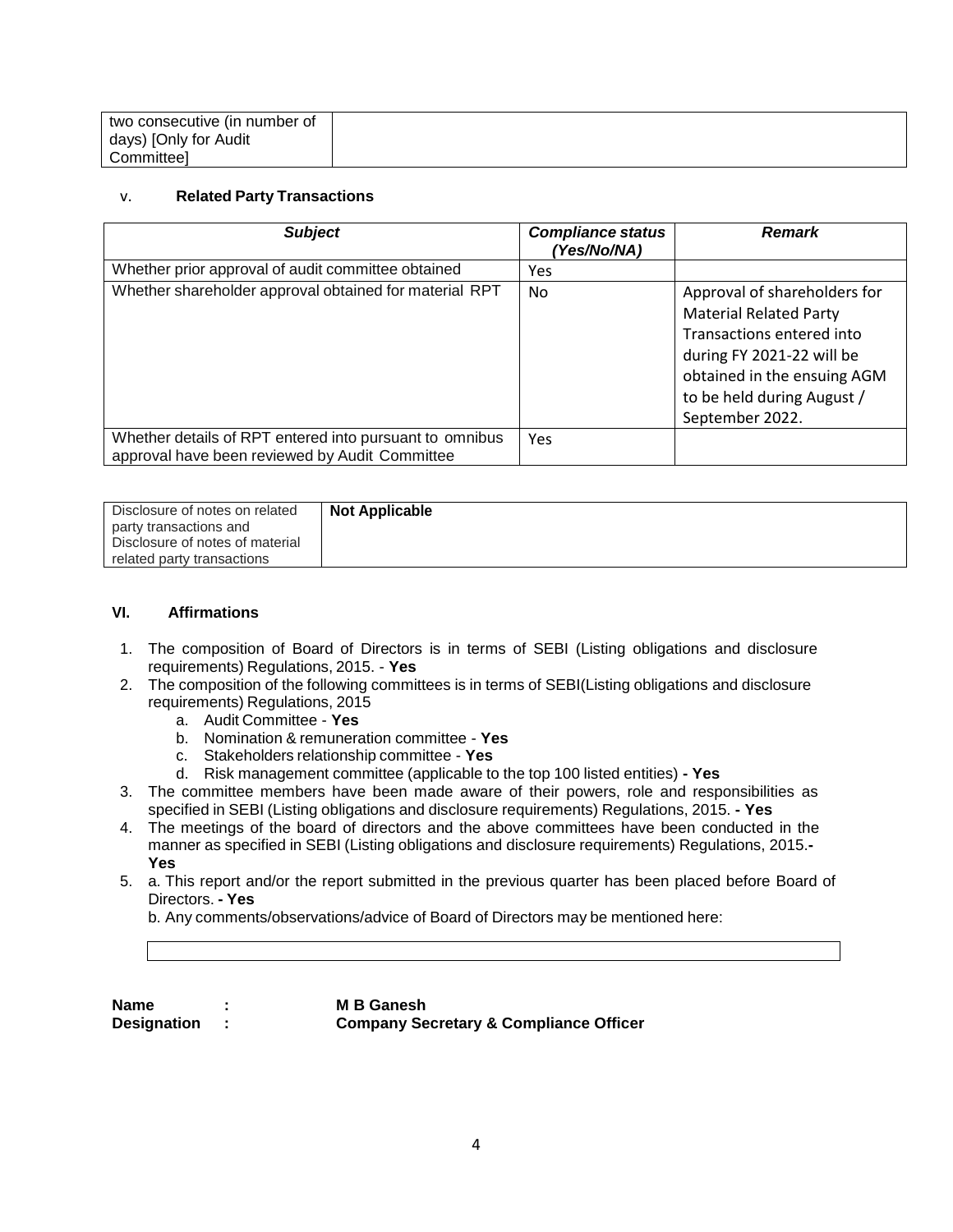### **ANNEXURE II**

#### **Format to be submitted by listed entity at the end of the financial year (for the whole of financial year)**

| I. Disclosure on website in terms of Listing Regulations                                                                                                                                        |                                                   |                   |             |
|-------------------------------------------------------------------------------------------------------------------------------------------------------------------------------------------------|---------------------------------------------------|-------------------|-------------|
| <b>Item</b>                                                                                                                                                                                     | <b>Compliance</b><br><b>status</b><br>(Yes/No/NA) | Company<br>Remark | Website     |
| As per regulation 46(2) of the LODR:                                                                                                                                                            |                                                   |                   |             |
| Details of business                                                                                                                                                                             | Yes                                               |                   | www.spic.in |
| Terms and conditions of appointment of<br>independent directors                                                                                                                                 | Yes                                               |                   | www.spic.in |
| Composition of various committees of board of<br>directors                                                                                                                                      | Yes                                               |                   | www.spic.in |
| Code of conduct of board of directors and senior<br>management personnel                                                                                                                        | Yes                                               |                   | www.spic.in |
| Details of establishment of vigil mechanism/<br>Whistle Blower policy                                                                                                                           | Yes                                               |                   | www.spic.in |
| Criteria of making payments to non-executive<br>directors                                                                                                                                       | Yes                                               |                   | www.spic.in |
| Policy on dealing with related party transactions                                                                                                                                               | Yes                                               |                   | www.spic.in |
| Policy for determining 'material' subsidiaries                                                                                                                                                  | Yes                                               |                   | www.spic.in |
| Details of familiarization programs imparted to<br>independent directors                                                                                                                        | Yes                                               |                   | www.spic.in |
| Email address for grievance redressal and other<br>relevant details entity who are responsible for Yes<br>assisting and handling investor grievances                                            |                                                   |                   | www.spic.in |
| Contact information of the designated officials of<br>the listed entity who are responsible for assisting<br>and handling investor grievances other relevant<br>details                         |                                                   |                   | www.spic.in |
| <b>Financial results</b>                                                                                                                                                                        | Yes                                               |                   | www.spic.in |
| Shareholding pattern                                                                                                                                                                            | Yes                                               |                   | www.spic.in |
| Details of agreements entered into with the media Yes<br>companies and/or their associates                                                                                                      |                                                   |                   | www.spic.in |
| Schedule of analyst or institutional investor meet<br>and presentations made by the listed entity to<br>analysts or institutional investors simultaneously<br>with submission to stock exchange | Not Applicable                                    |                   |             |
| New name and the old name of the listed entity                                                                                                                                                  | Not Applicable                                    |                   |             |
| Advertisements as per regulation 47 (1)                                                                                                                                                         | Yes                                               |                   | www.spic.in |
| Credit rating or revision in credit rating obtained by Not Applicable<br>the entity for all its outstanding instruments<br>obtained                                                             |                                                   |                   |             |
| Separate audited financial statements of each                                                                                                                                                   | Not Applicable                                    |                   |             |
| As per other regulations of the LODR:                                                                                                                                                           |                                                   |                   |             |
| Whether company has provided information under<br>separate section on its website as per Regulation<br>46(2)                                                                                    | Yes                                               |                   | www.spic.in |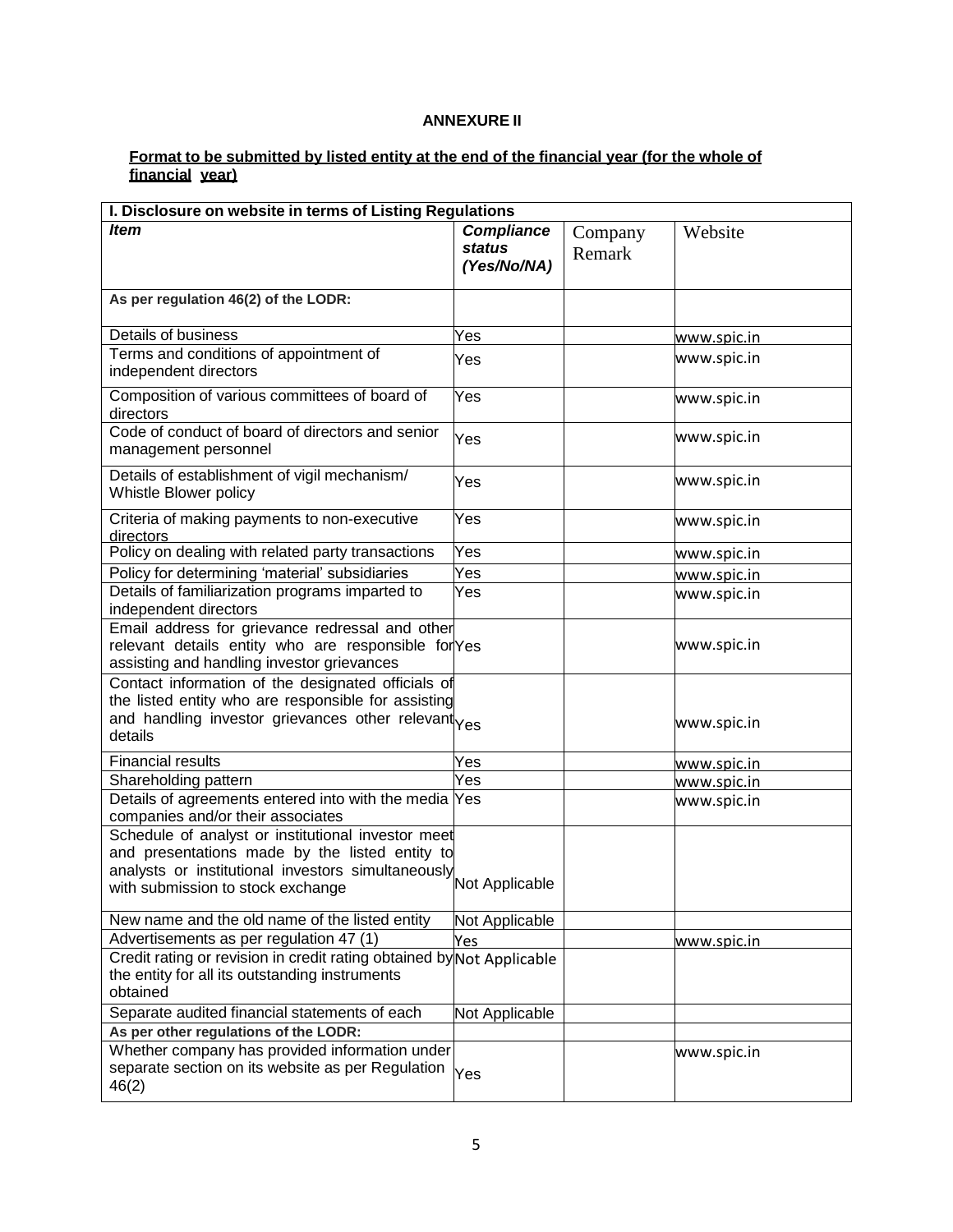| Materiality Policy as per Regulation 30                                            | Yes                              |                | www.spic.in |
|------------------------------------------------------------------------------------|----------------------------------|----------------|-------------|
| Dividend Distribution policy as per Regulation 43A Yes<br>(as applicable)          |                                  |                | www.spic.in |
| It is certified that these contents on the website of Yes                          |                                  |                | www.spic.in |
| the listed entity are correct.                                                     |                                  |                |             |
| <b>Il Annual Affirmations</b>                                                      |                                  |                |             |
| <b>Particulars</b>                                                                 | <b>Regulation</b>                | <b>Compl</b>   | Company     |
|                                                                                    | <b>Number</b>                    | iance          | Remark      |
|                                                                                    |                                  | status         |             |
| Independent director(s) have been                                                  | 16(1)(b) & 25(6)                 | Yes            |             |
| appointed in terms of specified criteria of<br>'independence' and/or 'eligibility' |                                  |                |             |
| <b>Board composition</b>                                                           | $\overline{17(1), 17(1A)}$ &     |                |             |
|                                                                                    | 17(1B)                           | Yes            |             |
| Meeting of Board of directors                                                      | 17(2)                            | Yes            |             |
| Quorum of Board meeting                                                            | 17(2A)                           | Yes            |             |
| Review of Compliance Reports                                                       | 17(3)                            | Yes            |             |
| Plans for orderly succession for                                                   | 17(4)                            | Yes            |             |
| appointments                                                                       |                                  |                |             |
| Code of Conduct                                                                    | 17(5)                            | Yes            |             |
| Fees/compensation                                                                  | 17(6)                            | Yes            |             |
| <b>Minimum Information</b>                                                         | 17(7)                            | Yes            |             |
| <b>Compliance Certificate</b>                                                      | 17(8)                            | Yes            |             |
| Risk Assessment & Management                                                       | 17(9)                            | Yes            |             |
| Performance Evaluation of Independent                                              | 17(10)                           | Yes            |             |
| <b>Directors</b>                                                                   |                                  |                |             |
| Recommendation of Board                                                            | 17(11)                           | Yes            |             |
| Maximum number of directorship                                                     | 17A                              | Yes            |             |
| <b>Composition of Audit Committee</b>                                              | 18(1)                            | Yes            |             |
| <b>Meeting of Audit Committee</b>                                                  | 18(2)                            | Yes            |             |
| Composition of nomination & remuneration                                           | $19(1)$ & (2)                    | Yes            |             |
| committee                                                                          |                                  |                |             |
| Quorum of Nomination and Remuneration                                              |                                  | Yes            |             |
| Committee meeting                                                                  | 19(2A)                           |                |             |
| Meeting of nomination & remuneration                                               |                                  | Yes            |             |
| committee                                                                          | 19(3A)                           |                |             |
| <b>Composition of Stakeholder Relationship</b>                                     | 20(1), 20(2) and                 | Yes            |             |
| Committee                                                                          | 20(2A)                           |                |             |
| Meeting of stakeholder relationship                                                |                                  | Yes            |             |
| committee                                                                          | 20(3A)                           |                |             |
| Composition and role of risk management                                            | 21(1), (2), (3), (4)             | Yes            |             |
| committee                                                                          |                                  |                |             |
| Meeting of Risk Management Committee                                               | 22                               | Yes            |             |
| Vigil Mechanism                                                                    | $\overline{22}$                  | Yes            |             |
| Policy for related party Transaction                                               | $23(1)$ , $(1A)$ , $(5)$ , $(6)$ | Yes            |             |
| Prior or Omnibus approval of Audit                                                 | 23(2), (3)                       | Yes            |             |
| Committee for all related party                                                    |                                  |                |             |
| Approval for material related party                                                | 23(4)                            | Not Applicable |             |
| transactions                                                                       |                                  |                |             |
| Disclosure of related party transactions on<br>consolidated basis                  | 23(9)                            | Yes            |             |
| Composition of Board of Directors of<br>unlisted material Subsidiary               | 24(1)                            | Not Applicable |             |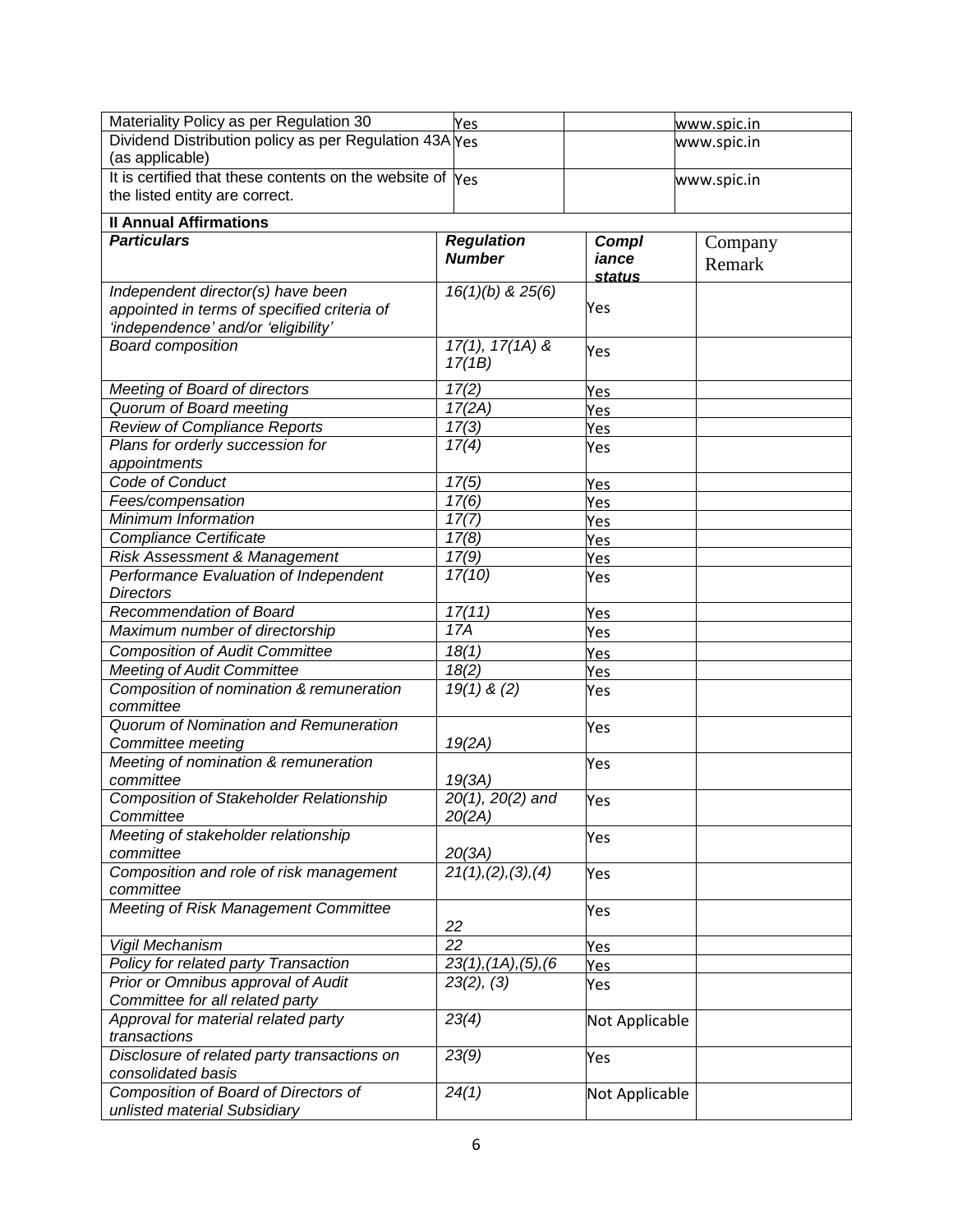| <b>Other Corporate Governance</b><br>requirements with respect to subsidiary of<br>listed entity                           | 24(2), (3), (4), (5)<br>& (6) | Not Applicable |
|----------------------------------------------------------------------------------------------------------------------------|-------------------------------|----------------|
| Annual Secretarial Compliance Report                                                                                       | 24(A)                         | Yes            |
| Alternate Director to Independent Director                                                                                 | 25(1)                         | Not Applicable |
| Maximum Tenure                                                                                                             | 25(2)                         | Yes            |
| Meeting of independent directors                                                                                           | $25(3)$ & $(4)$               | Yes            |
| Familiarization of independent directors                                                                                   | 25(7)                         | Yes            |
| Declaration from Independent Director                                                                                      | $25(8)$ & $(9)$               | Yes            |
| D & O Insurance for Independent                                                                                            | 25(10)                        | Yes            |
| Directors                                                                                                                  |                               |                |
| Memberships in Committees                                                                                                  | 26(1)                         | Yes            |
| Affirmation with compliance to code of<br>conduct from members of Board of<br>Directors and Senior management<br>personnel | 26(3)                         | Yes            |
| Disclosure of Shareholding<br>by<br>Non-<br><b>Executive Directors</b>                                                     | 26(4)                         | Yes            |
| Policy with respect to Obligations of<br>directors and senior management                                                   | 26(2) & 26(5)                 | Yes            |

| <b>Other Information</b> |  |
|--------------------------|--|
|--------------------------|--|

### **III Affirmations:**

 $\overline{\phantom{a}}$ 

The Listed Entity has approved Material Subsidiary Policy and the Corporate Governance requirements with respect to subsidiary of Listed Entity have been complied. **- Yes**

| <b>Other Information</b> | The Company has no Subsidiary. However, an approved Policy on Material |
|--------------------------|------------------------------------------------------------------------|
|                          | Subsidiary is in place.                                                |

| <b>Name</b>        | M B Ganesh                                        |
|--------------------|---------------------------------------------------|
| <b>Designation</b> | <b>Company Secretary &amp; Compliance Officer</b> |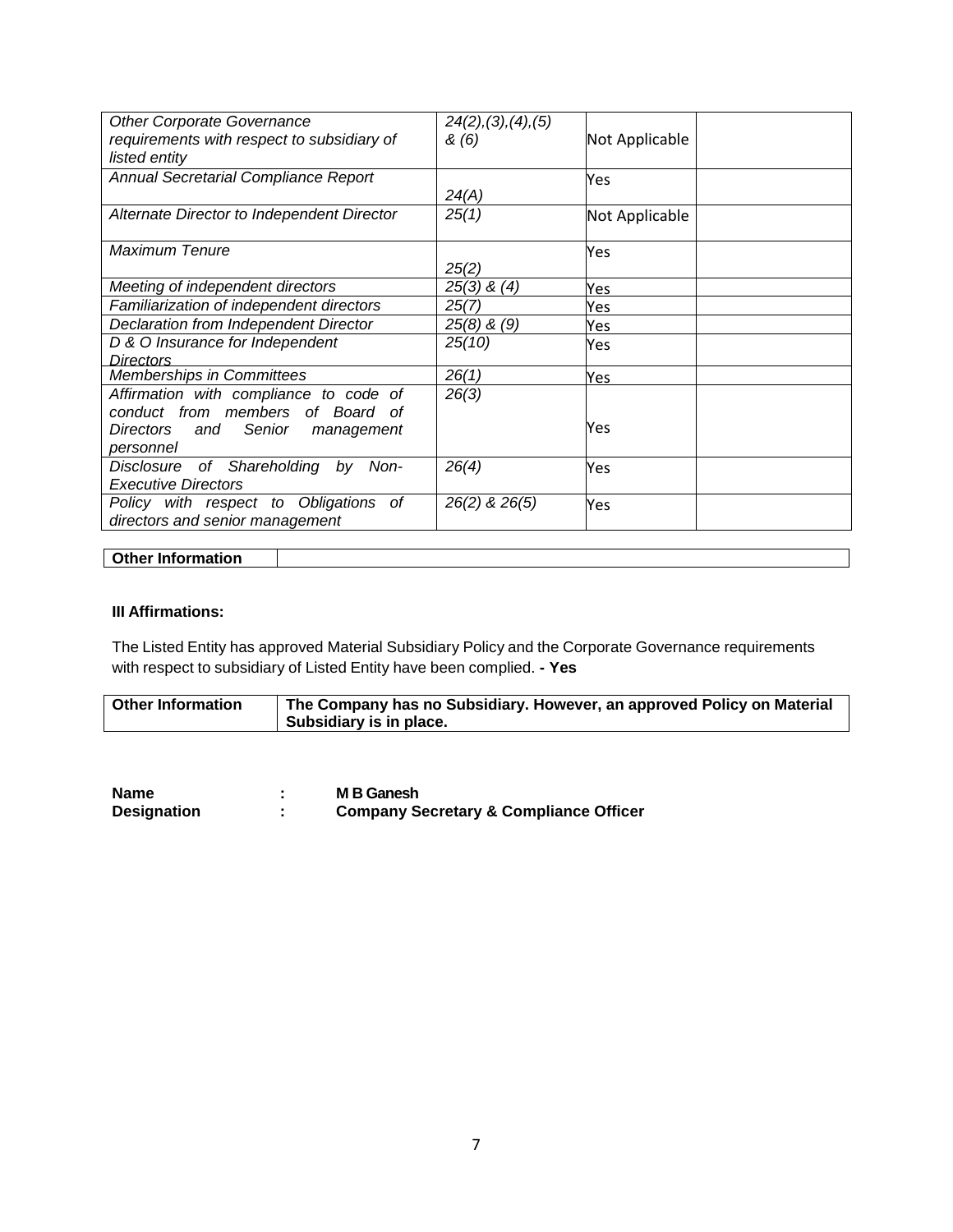|                                                                                             |                                                                      |                                                                                                            | <b>ANNEXURE IV</b>                                                       |                                                                        |                                                                      |                                                                                                        |                                                             |  |
|---------------------------------------------------------------------------------------------|----------------------------------------------------------------------|------------------------------------------------------------------------------------------------------------|--------------------------------------------------------------------------|------------------------------------------------------------------------|----------------------------------------------------------------------|--------------------------------------------------------------------------------------------------------|-------------------------------------------------------------|--|
| Symbol<br><b>SPIC</b>                                                                       |                                                                      |                                                                                                            | Company Name<br>SOUTHERN PETROCHEMICAL<br>INDUSTRIES CORPORATION LIMITED |                                                                        |                                                                      |                                                                                                        | <b>Quarter Ended</b><br>31 <sup>st</sup> March 2022         |  |
|                                                                                             |                                                                      |                                                                                                            |                                                                          |                                                                        |                                                                      | (A) Any loan or any other form of debt advanced by the listed entity directly or indirectly to         |                                                             |  |
| Aggregate amount advanced during six months<br>Balance outstanding at the end of six months |                                                                      |                                                                                                            |                                                                          |                                                                        |                                                                      |                                                                                                        |                                                             |  |
| Promoter or<br>any other<br>entity<br>controlled by<br>them                                 | Promoter<br>Group or<br>any other<br>entity<br>controlled<br>by them | <b>Directors</b><br><i>(including)</i><br>relatives)<br>or any<br>other<br>entity<br>controlled<br>by them | <b>KMPs or</b><br>any other<br>entity<br>controlled<br>by them           | Promot<br>er or<br>any<br>other<br>entity<br>controll<br>ed by<br>them | Promoter<br>Group or<br>any other<br>entity<br>controlled<br>by them | <b>Directors</b><br><i>(including</i><br>relatives) or<br>any other<br>entity<br>controlled by<br>them | <b>KMPs or any</b><br>other entity<br>controlled by<br>them |  |
| $\Omega$                                                                                    | $\Omega$                                                             | 0                                                                                                          | 0                                                                        | $\Omega$                                                               | $\Omega$                                                             | $\Omega$                                                                                               | 0                                                           |  |

**(B) Any guarantee/ comfort letter (by whatever name called) provided by the listed entity directly or indirectly, in connection with any loan(s) or any other form of debt availed by:**

| <b>Entity</b>                                                                                            | Type (guarantee, comfort letter<br>etc.) | Aggregate amount of<br>issuance during six<br>months | <b>Balance outstanding at the</b><br>end of six months (taking into<br>account any invocation) |
|----------------------------------------------------------------------------------------------------------|------------------------------------------|------------------------------------------------------|------------------------------------------------------------------------------------------------|
| Promoter<br>or<br>other<br>any<br>entity<br>controlled<br>by<br>them                                     | Not applicable                           | $\mathbf 0$                                          | 0                                                                                              |
| Promoter<br>Group or any<br>other<br>entity<br>controlled<br>by<br>them                                  | Not applicable                           | $\mathbf 0$                                          | 0                                                                                              |
| <b>Directors</b><br>(including<br>relatives)<br>or<br>other<br>any<br>entity<br>controlled<br>by<br>them | Not applicable                           | $\mathbf 0$                                          | $\Omega$                                                                                       |
| KMPs or any<br>other<br>entity<br>controlled<br>by<br>them                                               | Not applicable                           | $\mathbf 0$                                          | 0                                                                                              |

**(C) Any security provided by the listed entity directly or indirectly, in connection with any loan(s) or any other form of debt availed by:**